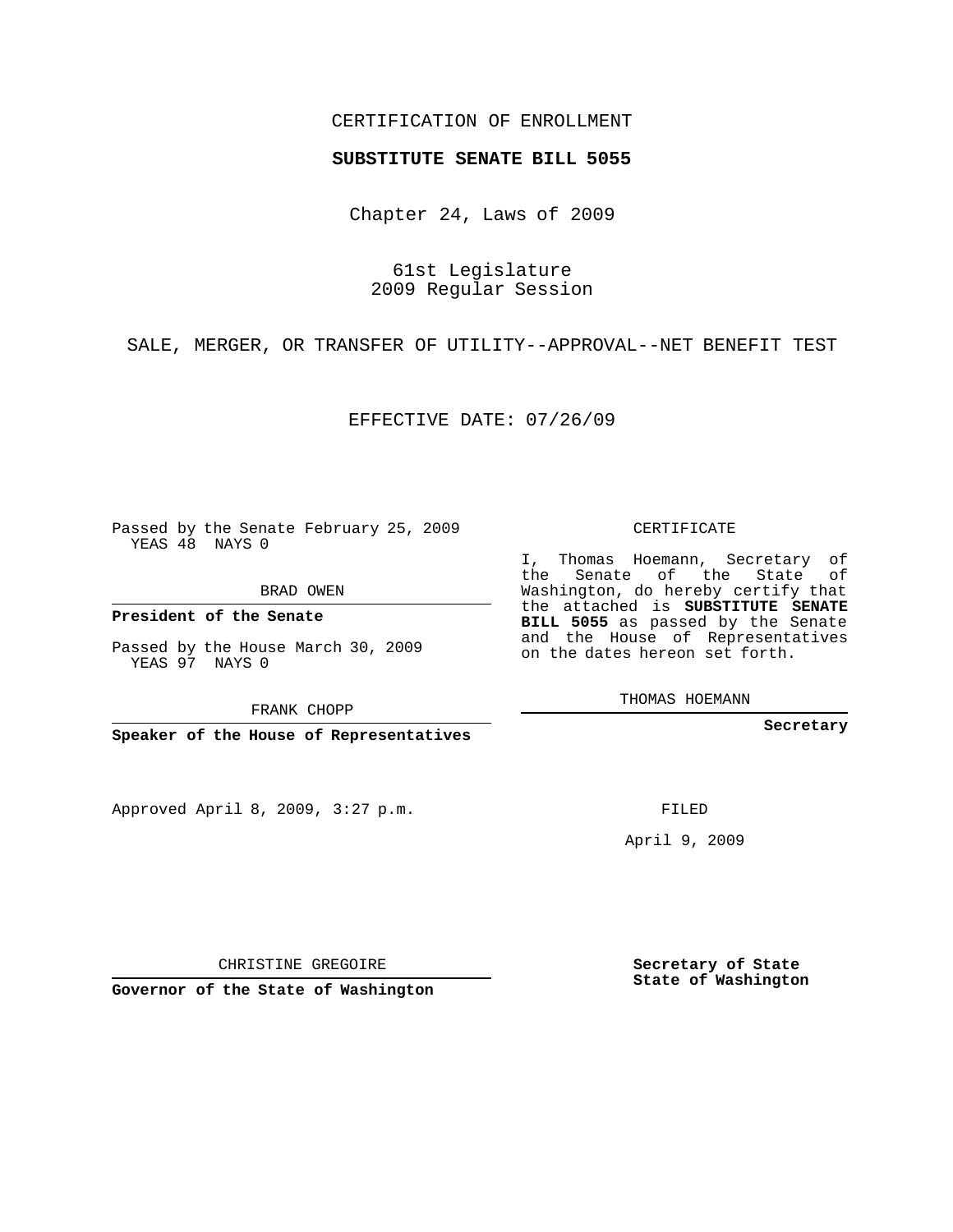## **SUBSTITUTE SENATE BILL 5055** \_\_\_\_\_\_\_\_\_\_\_\_\_\_\_\_\_\_\_\_\_\_\_\_\_\_\_\_\_\_\_\_\_\_\_\_\_\_\_\_\_\_\_\_\_

\_\_\_\_\_\_\_\_\_\_\_\_\_\_\_\_\_\_\_\_\_\_\_\_\_\_\_\_\_\_\_\_\_\_\_\_\_\_\_\_\_\_\_\_\_

Passed Legislature - 2009 Regular Session

## **State of Washington 61st Legislature 2009 Regular Session**

**By** Senate Environment, Water & Energy (originally sponsored by Senators Brown, Fraser, Ranker, and Kline)

READ FIRST TIME 02/05/09.

 AN ACT Relating to protecting the interests of customers of public service companies in proceedings before the Washington utilities and transportation commission; amending RCW 80.12.010, 80.12.020, and 80.12.030; and creating a new section.

5 BE IT ENACTED BY THE LEGISLATURE OF THE STATE OF WASHINGTON:

 NEW SECTION. **Sec. 1.** The legislature finds and declares that the Washington utilities and transportation commission should require that a net benefit to customers be shown in order to approve the acquisition of the franchises, properties, or facilities owned by a gas or electrical company in the state and which are necessary or useful in the performance of the duties of a gas or electrical company, and that its decision to approve or deny such an acquisition should be made within a prescribed period of time.

14 **Sec. 2.** RCW 80.12.010 and 1961 c 14 s 80.12.010 are each amended 15 to read as follows: 16 ((The term)) The definitions in this section apply throughout this 17 chapter unless the context clearly requires otherwise.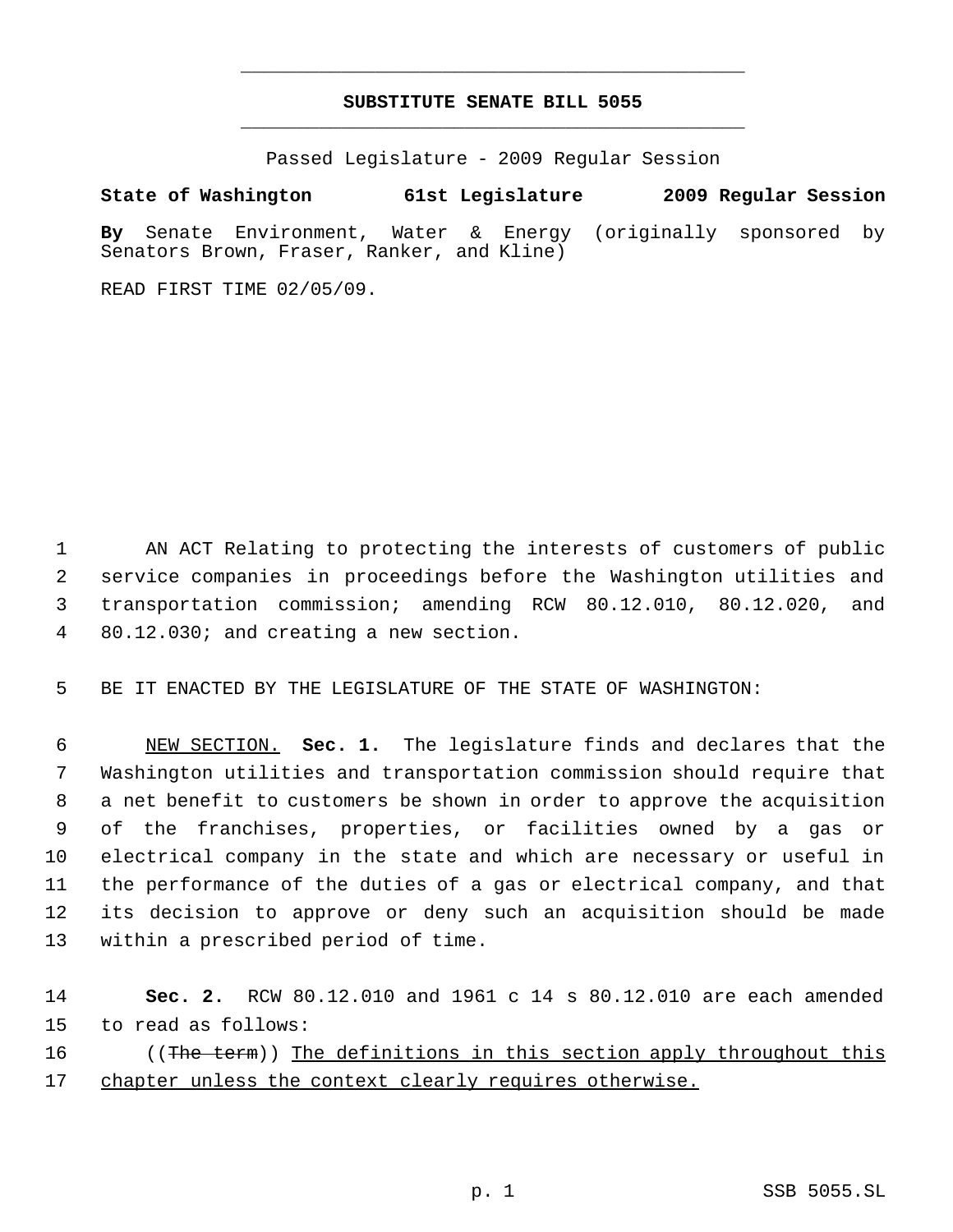(1) "Person" means an individual, partnership, joint venture, 2 corporation, association, firm, public service company, or any other entity, however organized.

4 (2) "Public service company( $(\tau)$ )" ((as used in this chapter, 5 shall)) means every company now or hereafter engaged in business in this state as a public utility and subject to regulation as to rates and service by the utilities and transportation commission under the provisions of this title.

 **Sec. 3.** RCW 80.12.020 and 1981 c 117 s 1 are each amended to read as follows:

 (1) No public service company shall sell, lease, assign or otherwise dispose of the whole or any part of its franchises, properties or facilities whatsoever, which are necessary or useful in the performance of its duties to the public, and no public service company shall, by any means whatsoever, directly or indirectly, merge or consolidate any of its franchises, properties or facilities with any other public service company, without having secured from the 18 commission an order authorizing it  $((\text{se}))$  to do $((\div \text{PROVIDED}, \text{That}))$ 19 so. The commission shall not approve any transaction under this 20 section that would result in a person, directly or indirectly, acquiring a controlling interest in a gas or electrical company without 22 a finding that the transaction would provide a net benefit to the 23 customers of the company.

 (2) This section shall not apply to any sale, lease, assignment or other disposal of such franchises, properties or facilities to a special purpose district as defined in RCW 36.96.010, city, county, or town.

 **Sec. 4.** RCW 80.12.030 and 1961 c 14 s 80.12.030 are each amended to read as follows:

 (1) Any such sale, lease, assignment, or other disposition, merger or consolidation made without authority of the commission shall be void.

 (2) The commission shall enter an order approving or denying a transaction under RCW 80.12.020 or 80.12.040 within eleven months of